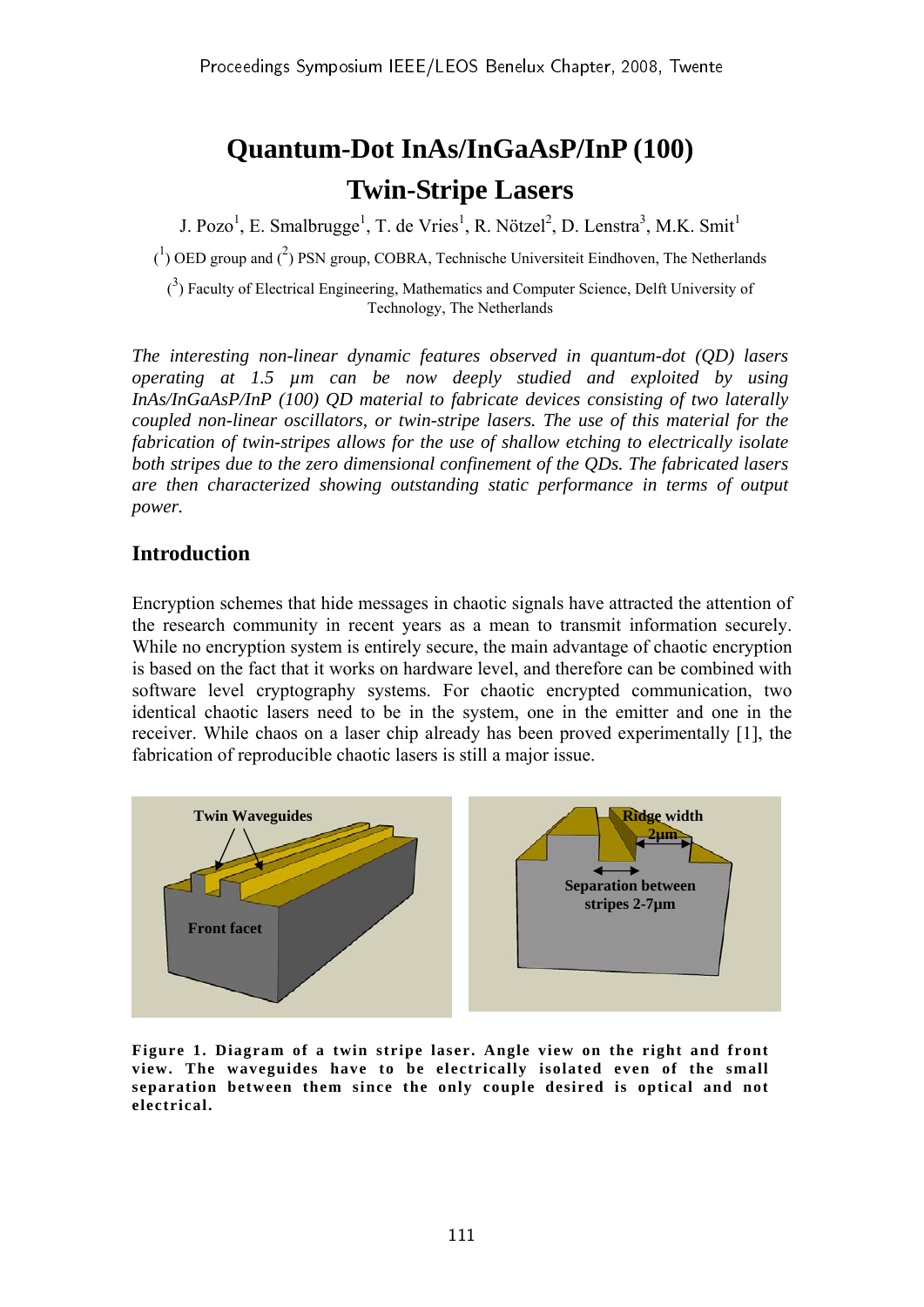A twin stripe laser consists on two active stripes close enough to allow optical coupling between them, but, at the same time, electrically isolated to avoid undesired carrier diffusion between them —as shown in figure 1. Our approach is to fabricate twin stripe lasers using InAs/InGaAsP/InP (100) Quantum Dot material [2,3]. One of the main advantages of this material for the fabrication of twin-stripes, as a result of the zerodimensional confinement in the quantum dots, is that lateral carrier diffusion only occurs due to effects such us thermal carrier excitation to the wetting layer and only takes place over lengths of up to 100nm. We chose a separation between the stripes is varied in a range of 2-7 μm, therefore shallow etching can be used in the fabrication process to separate both stripes with no undesired carrier diffusion taking place between them.



**Figure 2. (right) Picture of topview of wafer once processed, the horizontal bars represent each of the stripe wich they are coupled in pairs, eeach stripe separated 2µm from its twin, the vertical lines are the cleaving sections, allowing for multiple of 1mm devices. (left) V-I diagram of the wafer after the metallization step.** 

## **Twin stripe fabrication process**

For the fabrication of the twin stripe lasers, QD material has been used, grown on ntype InP (100) substrates by metal-organic vapor-phase epitaxy (MOVPE), as presented in [2,3]. The QD wavelength is tuned into the 1.5 μm region through insertion of ultrathin GaAs interlayers. In the active region five InAs QD layers are stacked, separated by 40-nm InGaAsP layers with a bandgap corresponding to a wavelength of 1.25 μm (Q1.25).

For the fabrication of the twin-stripes with a ridge width of 2µm, optical lithography has been used in order to define the structures —waveguides, metal contact and plating to increase the conductivity and provide good carrier distribution over the dot areas. The most delicate part of the fabrication has been the alignment of the different masks, since, in order to have good optical coupling between the stripes, the waveguides had to be separated only 2-7 µm; the way chosen to proceed was to use two different metalization steps, one for each stripe; as a consequence, when aligning any of the metal masks, the smallest dislaignment (in the nm range) could result on the shortcircuit of the stripes.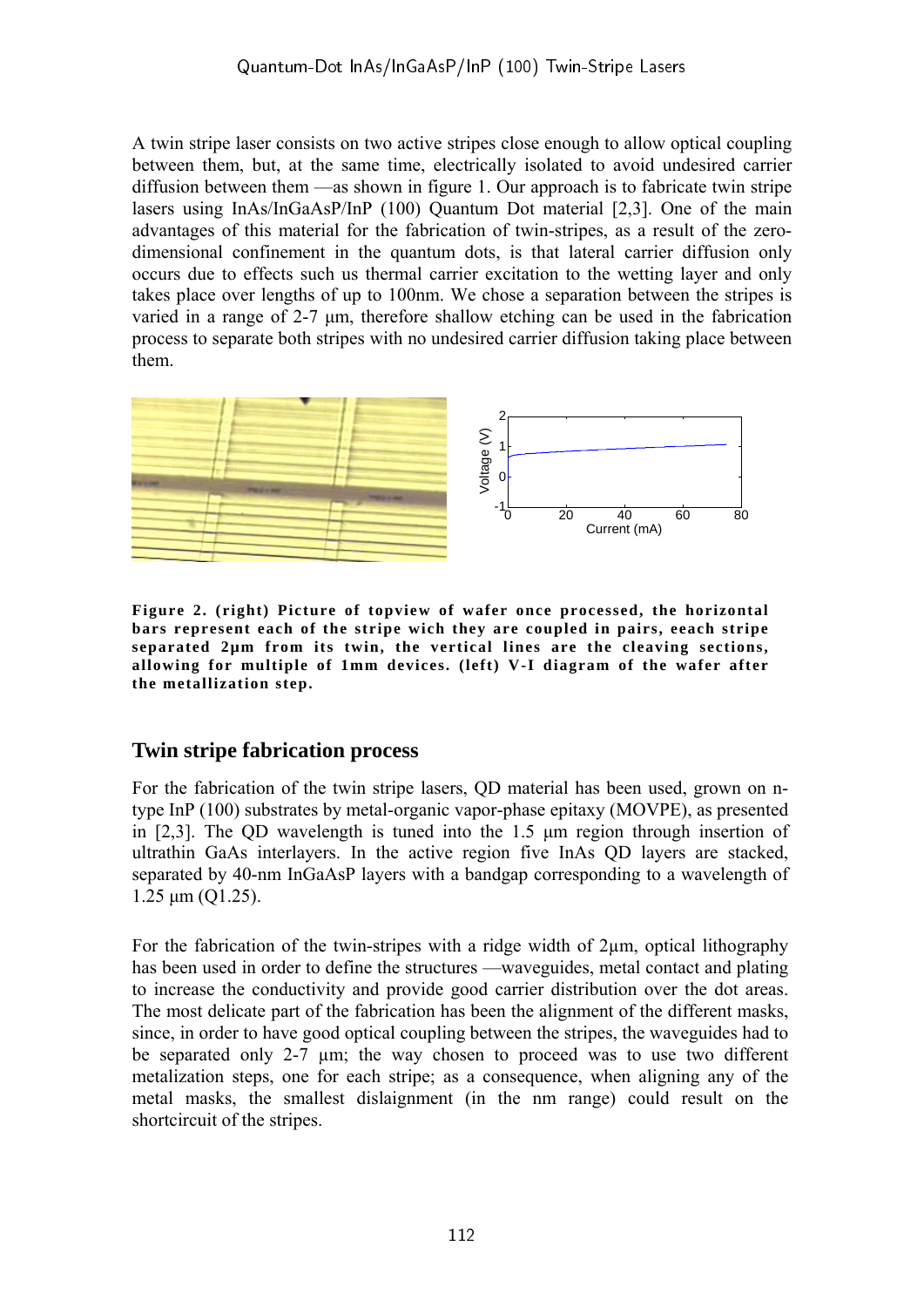Just after the metalization, before the plating step, a Voltage-Current (V-I) diagram was measured to explore the resistivity and diode-like peroformance of the future lasers. The results were very satisfactory as shown in the figure 2 (left). Figure 2 (right) shows a picture of the resulting chip.

## **Device Characterization**

After the succesful fabrication of the twin stripe lasers, the devices have been cleaved and the resulting chips have been mounted on cupper chunks. The lengths chosen for the basic characterization steps has been 4mm. In terms of static performance, the devices show low threshold current, i.e. 200 mA for a 4mm-long device as shown in the output power – current (L-I) diagram in figure 3 (right). That figure also shows an output power measured, once coupled in fiber, of 2mW at 1.5 times the threshold current. This amount of output power for QD material is among the best found in the **literature** 



**Figure 3. (right) L-I diagram of a 4mm-long twin stripe laser at 288K when only one stripe is biased. (left) L-I diagram of one of the stripes when the neighbor stripe is being biased. 4% of the light is successfully coupled from one stripe to the other.** 

For good performance of the QD laser, the light has to be coupled succesfully in the neighbor stripe. To explore that behaviour, the light out in one of the stripes was measured while biasing the neighbour. We found that 4% of the light was succesfully coupled in the stripes. Figure 3 (left) shows an L-I diagram of the light coupled.

In order to evaluate the optical spectrum of the laser, the output light was studied in an optical spectrum analyzer. Figure 4 (right) shows the optical spectrum of the laser biased at 1.5 times the treshold current, while figure 4 (left) shows the spectrum of the light coupled in the twin stripe.